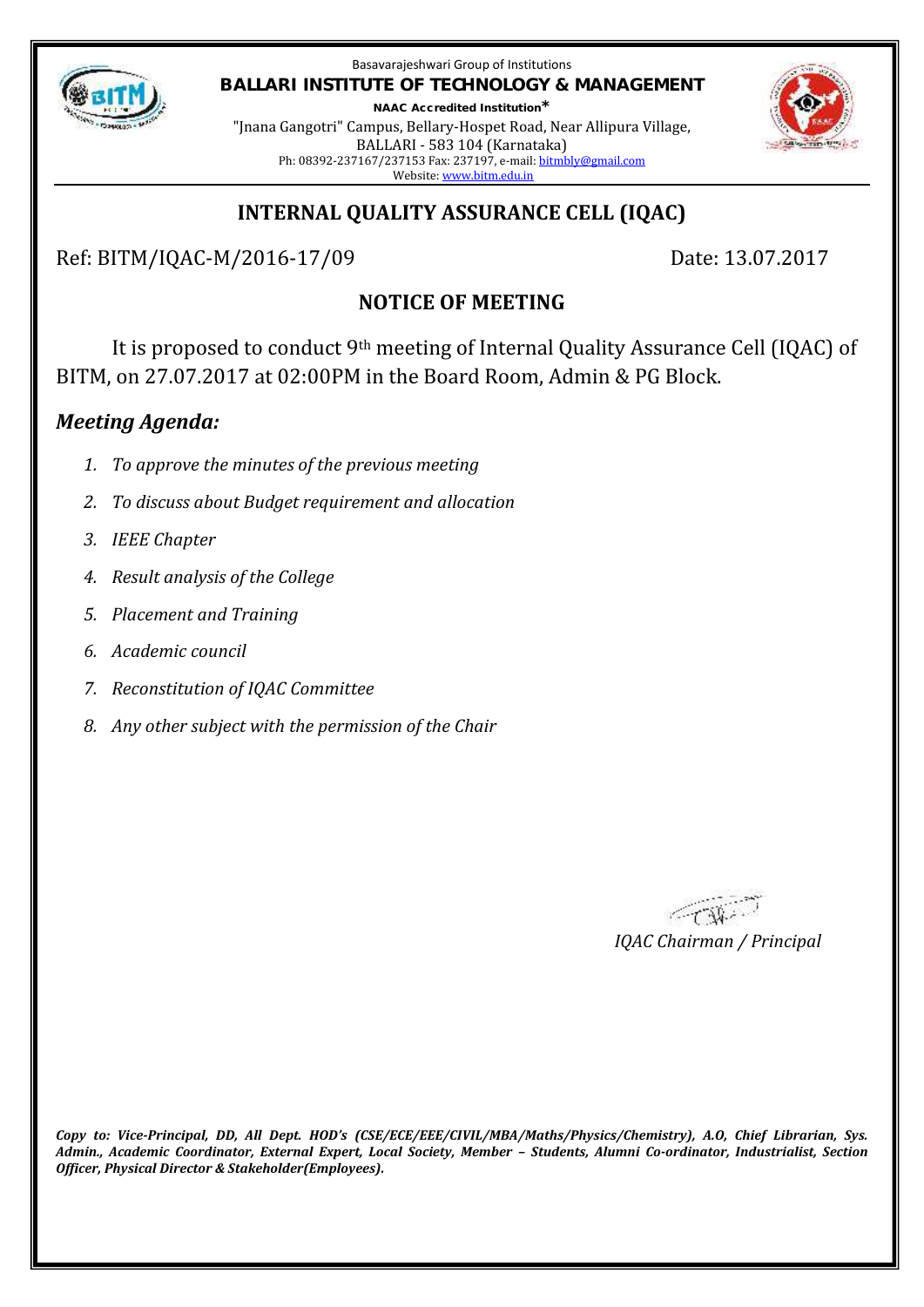

#### Basavarajeshwari Group of Institutions **BALLARI INSTITUTE OF TECHNOLOGY & MANAGEMENT NAAC Accredited Institution\*** "Jnana Gangotri" Campus, Bellary-Hospet Road, Near Allipura Village, BALLARI - 583 104 (Karnataka) Ph: 08392-237167/237153 Fax: 237197, e-mail: bitmbly@gmail.com



#### **Proceedings of the 9th Internal Quality Assurance Cell(IQAC) committee meeting held on 27.07.2017 at 02:00PM in the Board Room, Admin & PG Block, @ BITM – Ballari**

### **Members Present:**

| S.No             | Name                                                   | Designation             |
|------------------|--------------------------------------------------------|-------------------------|
| $\mathbf{1}$     | Dr. V. C. Patil - Principal                            | Chairman                |
| $\overline{2}$   | Prof. Prithviraj. Y. J - Deputy Director               | <b>Managing Trustee</b> |
| 3                | Dr. R. N. Kulkarni - HOD-CSE                           | Member                  |
| 4                | Dr. U. Eranna - HOD-ECE                                | Member                  |
| 5                | Dr. B. S. Khened - HOD-EEE                             | Member                  |
| 6                | Dr. K. S. R. Sridhar - Vice-Principal, HOD-Mathematics | Member                  |
| $\overline{7}$   | Dr. T. Machappa - HOD-Physics                          | Member                  |
| 8                | Dr. Suresh - HOD-Chemistry                             | Member                  |
| $\overline{9}$   | Dr. H. Mahabaleswara - HOD-Civil                       | Member                  |
| 10               | Mr. P. Amareshayya - Administrative Officer            | Member                  |
| 11               | Mr. Jaffar Basha - Chief Librarian                     | Member                  |
| 12               | Mr. Anand Krishna Murthy - System Admin.               | Member                  |
| 13               | Prof. Phani Ram Prasad - Academic Co-ordinator         | Member                  |
| 14               | Dr. Mohan Kumar - Member                               | <b>External Expert</b>  |
| 15               | Prof. K. H. Harikumar - Member                         | <b>Local Society</b>    |
| 16               | Mr. Nagesh - Industrialist                             | Member                  |
| 17               | Mr. L. Raghunath - Section Officer                     | Member                  |
| 18               | Mr. Ashok Bhupal - Physical Director                   | Member                  |
| 19               | Mr. Mallikarjuna A - Co-ordinator                      | Alumni                  |
| 20               | Mr. Tanveer Ahmed - Student                            | Member                  |
| 21               | Dr. N. Gururaj - Coordinator                           | <b>Member Secretary</b> |
| Leave of Absence |                                                        |                         |
| 1                | Dr. G. P. Dinesh - DEAN - MBA                          | Member                  |
| $\overline{2}$   | Dr. Yadavalli Basavaraj - HOD-ME                       | Member                  |
| $\overline{3}$   | Mr. Badrinath Deshpande - Stakeholder                  | Member                  |
| 4                | Ms. Harika - Student                                   | Member                  |

Following discussion were made in the meeting:

### *1. To approve the minutes of the previous meeting.*

Members unanimously approved minutes of the previous meetings.

#### *2. To discuss about Budget requirement and allocation*

Honarable Chairperson informed the all the HOD's to submit the budget required for the departments for the next academic year in the prescribed format. Also he informed the chief librarian to submit the budget required to procure text books, online journals for the next academic year.

#### *3. IEEE Chapter*

Dr. V. C. Patil chairperson, explains the importance of IEEE chapter to the institution. He also given the statistics regarding number of staff and students taken the membership of IEEE, number of conferences / workshops conducted under IEEE chapter.